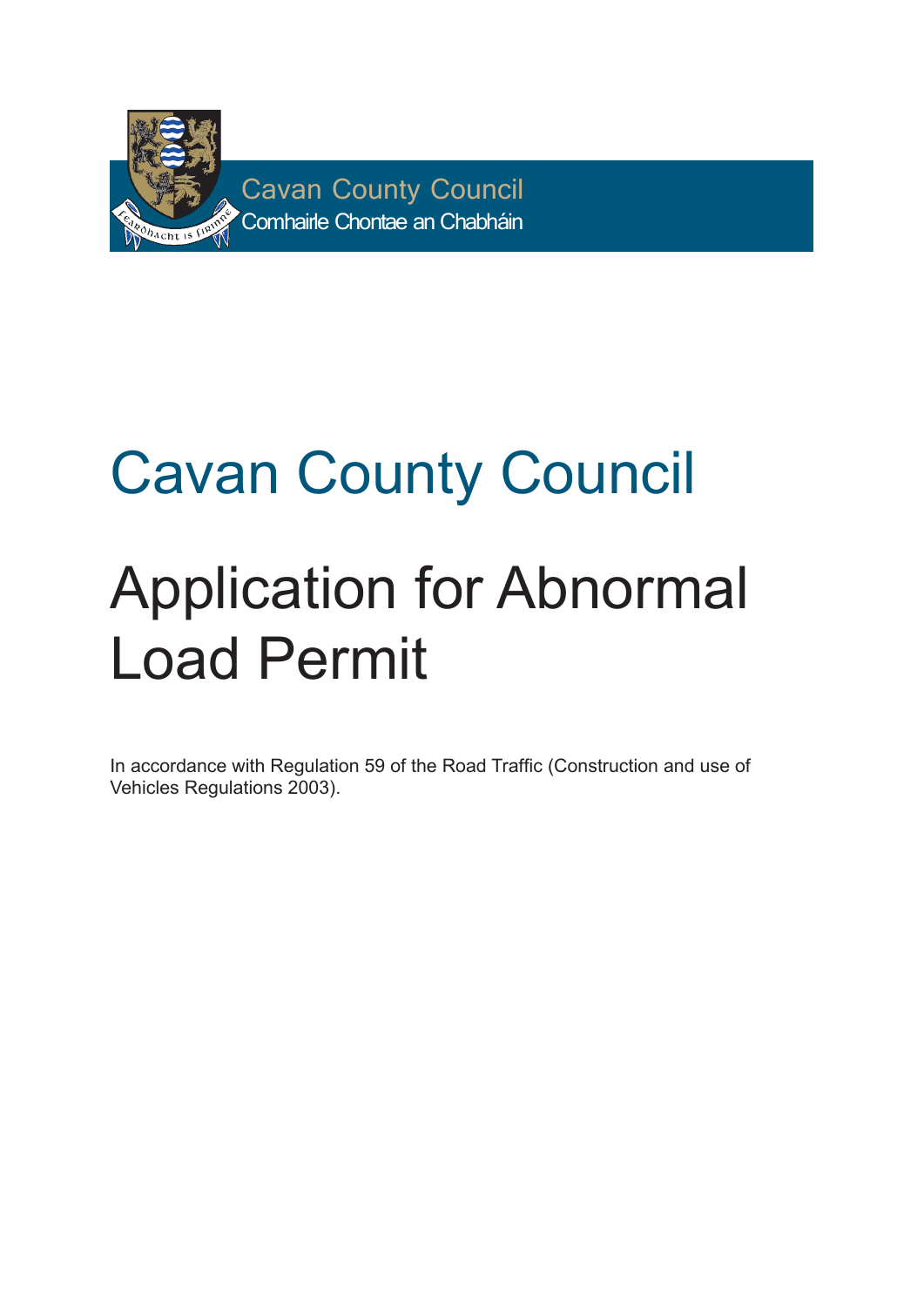Please complete application form in block capitals.

Please note that your application for a permit should be lodged at least 4 working days in advance of the date of travel.

| <b>Please complete the following</b>                        |  |  |  |  |
|-------------------------------------------------------------|--|--|--|--|
| Applicant name                                              |  |  |  |  |
| <b>Address</b>                                              |  |  |  |  |
|                                                             |  |  |  |  |
|                                                             |  |  |  |  |
| Telephone number                                            |  |  |  |  |
| <b>Fax Number</b>                                           |  |  |  |  |
| Details of proposed<br>route in County<br>Cavan.            |  |  |  |  |
| Please give precise<br>details of roads to be<br>travelled. |  |  |  |  |
| (Dump Truck Permit<br>requires Length in<br>$km's$ ):       |  |  |  |  |
| Please provide<br>the Date(s) of<br>Journey(s):             |  |  |  |  |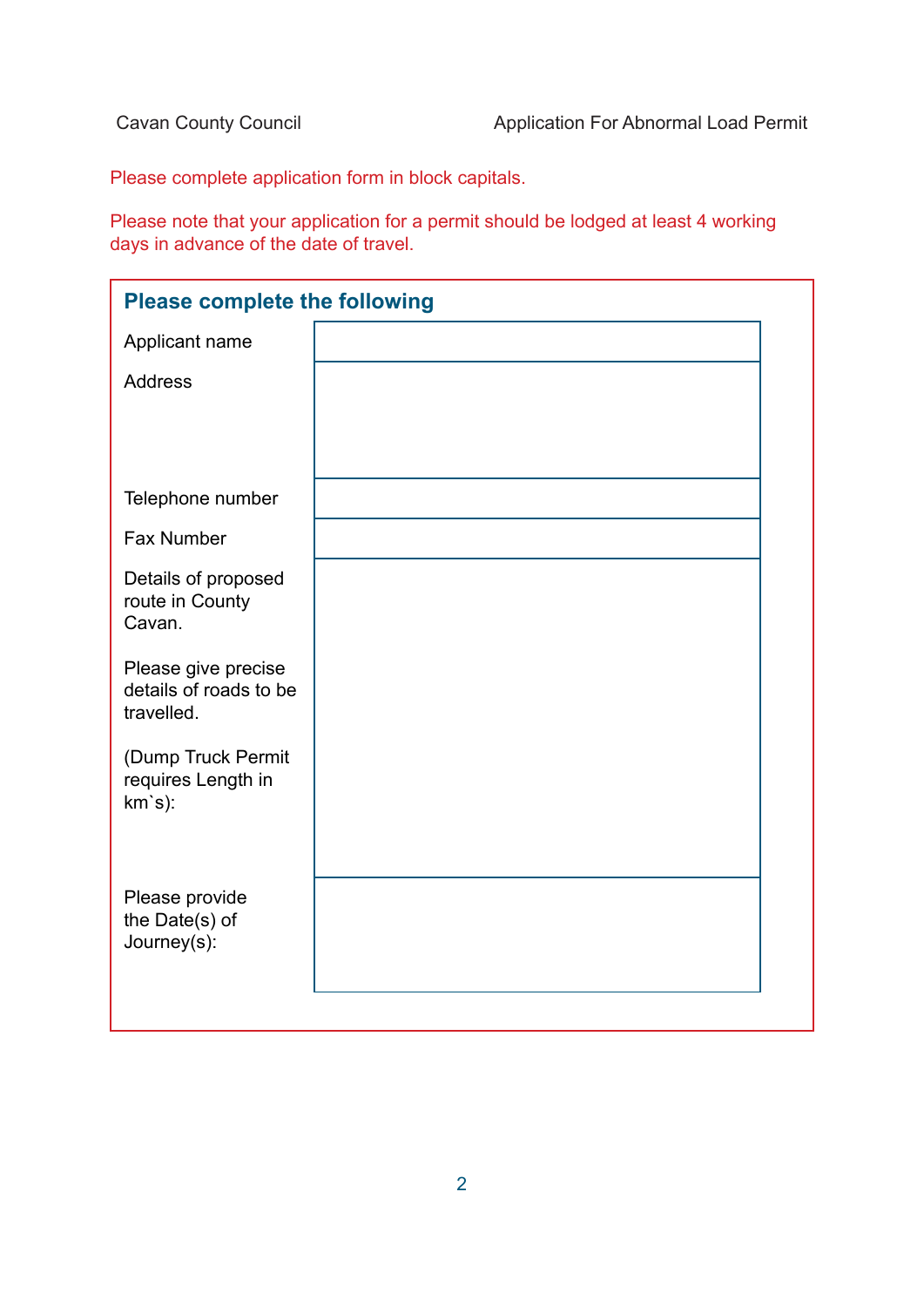| <b>Please provide details of the vehicle</b>                            |  |  |  |  |
|-------------------------------------------------------------------------|--|--|--|--|
| Please provide the nature weight for the following:                     |  |  |  |  |
| Vehicle                                                                 |  |  |  |  |
| <b>Trailer</b>                                                          |  |  |  |  |
| Please provide dimensions for the following:                            |  |  |  |  |
| <b>Overall Weight</b>                                                   |  |  |  |  |
| <b>Overall Length</b>                                                   |  |  |  |  |
| <b>Overall Width</b>                                                    |  |  |  |  |
| Height from Road<br>Level                                               |  |  |  |  |
|                                                                         |  |  |  |  |
| Please provide a<br>description of the<br>load you wish to<br>transport |  |  |  |  |
| Type of vehicle you<br>will be using                                    |  |  |  |  |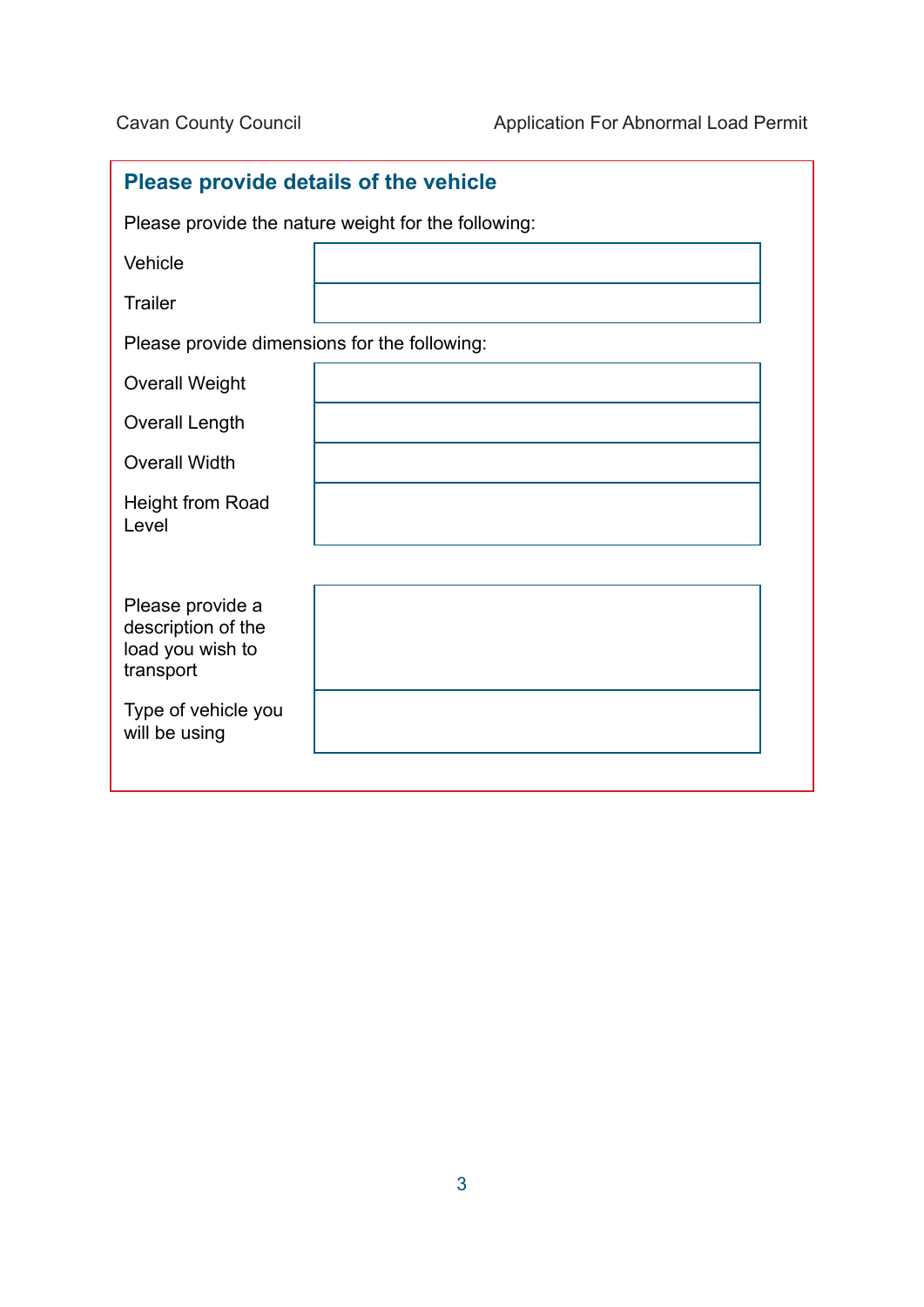| <b>Particulars</b>                                    |                |                |  |  |
|-------------------------------------------------------|----------------|----------------|--|--|
|                                                       | <b>Vehicle</b> | <b>Trailer</b> |  |  |
| Registration<br><b>Numbers</b>                        |                |                |  |  |
| Number of axles                                       |                |                |  |  |
| Weight on No. 1 axle<br>(front)                       |                |                |  |  |
| Weight on No. 2 axle                                  |                |                |  |  |
| Weight on No. 3 axle                                  |                |                |  |  |
| Weight on No. 4 axle                                  |                |                |  |  |
| Distance between<br>Centres of No.1 and<br>No. 2 axle |                |                |  |  |
| Distance between<br>Centres of<br>No.2 and No. 3 axle |                |                |  |  |
| Distance between<br>Centres of<br>No.3 and No. 4 axle |                |                |  |  |
| No. of wheels on No.<br>1 axle                        |                |                |  |  |
| No. of wheels on No.<br>2 axle                        |                |                |  |  |
| No. of wheels on No.<br>3 axle                        |                |                |  |  |
| No. of wheels on No.<br>4 axle                        |                |                |  |  |
| Description of wheels<br>& tyres                      |                |                |  |  |
|                                                       |                |                |  |  |